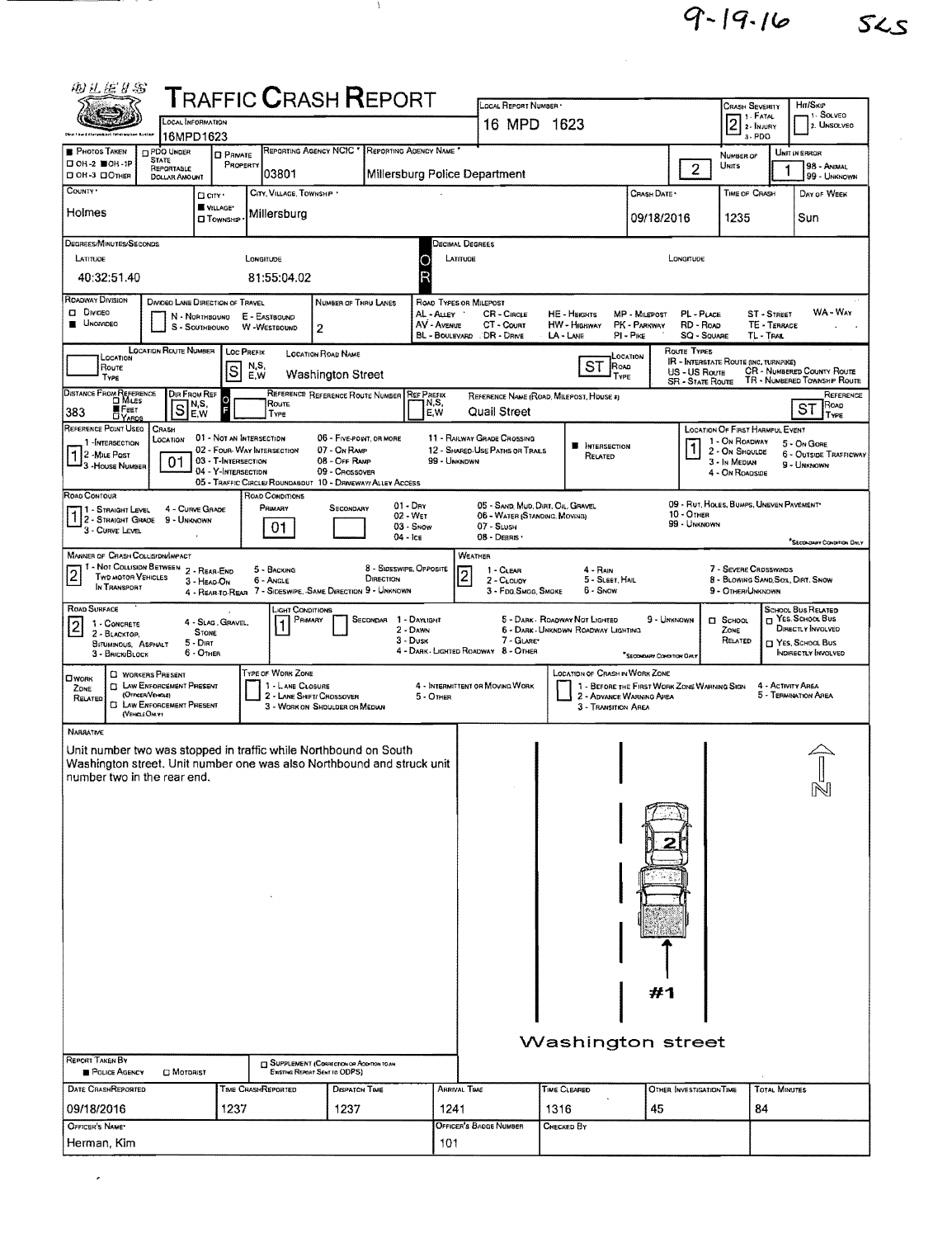|                                                                          |                                             | UNIT                                                                                   |                            |                                                                          |           |                                                                                                                               |                                   |                                                                                           |                                             |               |                                                                                     |                                                      |                        |                                                                                                                  |                                                          |                     |
|--------------------------------------------------------------------------|---------------------------------------------|----------------------------------------------------------------------------------------|----------------------------|--------------------------------------------------------------------------|-----------|-------------------------------------------------------------------------------------------------------------------------------|-----------------------------------|-------------------------------------------------------------------------------------------|---------------------------------------------|---------------|-------------------------------------------------------------------------------------|------------------------------------------------------|------------------------|------------------------------------------------------------------------------------------------------------------|----------------------------------------------------------|---------------------|
|                                                                          |                                             |                                                                                        |                            |                                                                          |           |                                                                                                                               |                                   |                                                                                           |                                             |               | LOCAL REPORT NUMBER<br>16 MPD 1623                                                  |                                                      |                        |                                                                                                                  |                                                          |                     |
|                                                                          |                                             |                                                                                        |                            | OWNER NAME: LAST, FIRST, MIDDLE ( E SAME AS DRIVER )                     |           |                                                                                                                               |                                   |                                                                                           | OWNER PHONE NUMBER                          |               |                                                                                     |                                                      |                        | DAMAGE AREA                                                                                                      |                                                          |                     |
| UNIT NUMBER<br>$\mathbf{1}$                                              |                                             | Beachy, Jeremy, A                                                                      |                            |                                                                          |           |                                                                                                                               |                                   |                                                                                           |                                             |               |                                                                                     | DAMAGE SCALE                                         |                        |                                                                                                                  | FRONT                                                    |                     |
| OWNER ADDRESS. CITY, STATE, ZIP                                          |                                             |                                                                                        | <b>CISAME AS DAINER</b> )  |                                                                          |           |                                                                                                                               |                                   |                                                                                           | 330-401-2889                                |               |                                                                                     | 2                                                    |                        |                                                                                                                  |                                                          |                     |
|                                                                          |                                             | 7233 TR 668, Millersburg, OH, 44654                                                    |                            |                                                                          |           |                                                                                                                               |                                   |                                                                                           |                                             |               |                                                                                     | 1 - None                                             |                        | ם                                                                                                                |                                                          |                     |
| LP STATE LICENSE PLATE NUMBER                                            |                                             |                                                                                        |                            |                                                                          |           | <b>VEHICLE IDENTIFICATION NUMBER</b>                                                                                          |                                   |                                                                                           |                                             |               | # Occupants                                                                         | 2 - MINOR                                            |                        |                                                                                                                  |                                                          |                     |
| ОН                                                                       | FMY8458                                     |                                                                                        |                            |                                                                          |           | 1N6AA07B05N506136                                                                                                             |                                   |                                                                                           |                                             |               | 2.                                                                                  | 3 - FUNCTIONAL                                       |                        | п                                                                                                                | O                                                        |                     |
| <b>VEHICLE YEAR</b><br>2005                                              |                                             | <b>VEHICLE MAKE</b>                                                                    |                            |                                                                          |           | <b>VEHICLE MODEL</b>                                                                                                          |                                   |                                                                                           |                                             | VEHICLE COLOR |                                                                                     | 4 - DISABLING                                        |                        |                                                                                                                  |                                                          |                     |
| PROOF OF                                                                 | Nissan                                      | <b>INSURANCE COMPANY</b>                                                               |                            |                                                                          |           | Titan<br>POLICY NUMBER                                                                                                        |                                   | Toweo By                                                                                  | BLK                                         |               |                                                                                     |                                                      |                        | o                                                                                                                | □                                                        |                     |
| INSURANCE<br>SHOWN                                                       | Allstate                                    |                                                                                        |                            |                                                                          |           |                                                                                                                               |                                   |                                                                                           |                                             |               |                                                                                     | 9 - UHKNOWN                                          |                        |                                                                                                                  |                                                          |                     |
| CARRIER NAME, ADDRESS, CITY, STATE, ZIP                                  |                                             |                                                                                        |                            |                                                                          |           |                                                                                                                               |                                   |                                                                                           |                                             |               |                                                                                     |                                                      |                        |                                                                                                                  | <b>CARRIER PHDNE</b>                                     |                     |
| US DOT                                                                   |                                             | VEHICLE WEIGHT GVWR/GCWR                                                               |                            |                                                                          |           | CARGO BODY TYPE<br>01 - No CARGO BOOY TYPE/NOT APPLICABL 09 - POLE                                                            |                                   |                                                                                           |                                             |               | <b>TRAFFICWAY DESCRIPTION</b>                                                       |                                                      |                        |                                                                                                                  |                                                          |                     |
| HM PLACARD ID NO.                                                        |                                             |                                                                                        | 2 - 10,001 to 26,000x Las  | 1 - LESS THAN OR EQUAL TO 10K LBS                                        |           | 02 - Bus/Van (9-15 Seats, Inc Driver)<br>03 - Bus (16+ Seats, Inc DRIVER)                                                     |                                   | 10 - CARGO TANK<br>11 - FLAT BEO                                                          |                                             |               | 1 - T WO WAY, NOT DIVIDEO<br>1 2 - T WO-WAY, NOT DIVIDEO, CONTINUOUS LEFT TURN LANE |                                                      |                        |                                                                                                                  |                                                          |                     |
|                                                                          |                                             |                                                                                        | 3 - MORE THAN 26,000K LBS. |                                                                          |           | 04 - VEHICLE TOWING ANOTHER VEHICLE<br>05 - Locging                                                                           |                                   | 12 - Duwe<br>13 - CONCRETE MIXER                                                          |                                             |               |                                                                                     |                                                      |                        | 3 - Two-Way, Divideo, Unprotecteo(Painteo or Grass >4FT.) Media<br>4 - Two-Way, Divideo, Positive Median Barrier |                                                          |                     |
|                                                                          | <b>HM CLASS</b>                             | $\Box$ Related                                                                         | HAZAROOUS MATERIAL         |                                                                          |           | 06 - INTERMODAL CONTAINER CHASIS<br>07 - CARGO VAN ENCLOSED BOX                                                               |                                   | 14 - Auto TRANSPORTER<br>15 - GARBAGE / REFUSE                                            |                                             |               | 5 - ONE-WAY TRAFFICWAY                                                              |                                                      |                        |                                                                                                                  |                                                          |                     |
|                                                                          | NUMBER                                      |                                                                                        |                            |                                                                          |           | 08 - GRAIN, CHPS, GRAVEL                                                                                                      |                                   | 99 - OTHER/UNKNOWN                                                                        |                                             |               | <b>D</b> Hr / Skip Unit                                                             |                                                      |                        |                                                                                                                  |                                                          |                     |
|                                                                          |                                             | NON-MOTORIST LOCATION PRIOR TO IMPACT<br>01 - INTERSECTION - MARKEO CROSSWAL           |                            | TYPE OF USE                                                              | UNIT TYPE | PASSENGER VEHICLES (LESS THAN 9 PASSENGERS MEDIMEANY TRUCKS OR COMBO UNITS > 10K LBB BUS/VAN/LIMO(9 OR MORE INCLUDING DRIVER) |                                   |                                                                                           |                                             |               |                                                                                     |                                                      |                        |                                                                                                                  |                                                          |                     |
|                                                                          | 03 - INTERSECTION OTHER                     | 02 - INTERSECTION - NO CROSSWALK                                                       |                            | 1<br>1 - PERSONAL                                                        |           | 07<br>01 - Sub-COMPACT<br>02 - COMPACT                                                                                        |                                   |                                                                                           |                                             |               | 13 - SINGLE UNIT TRUCK OR VAN 2AXLE, 6 TIRES 21 - BUS/VAN (9-15 SEATS, INC DRIVER)  |                                                      |                        | 22 - BUS (16+ Seats, Inc Drever)                                                                                 |                                                          |                     |
|                                                                          |                                             | 04 - MIOBLOCK - MARKED CROSSWALK<br>05 - TRAVEL LANE - OTHER LOCATION                  |                            | 2 - COMMERCIAL                                                           |           | 99 - UNKNOWN 03 - MIO SIZE<br>OR HIT/SKIP<br>04 - FULL SIZE                                                                   |                                   |                                                                                           |                                             |               | 14 - SINGLE UNIT TRUCK; 3+ AXLES<br>15 - SINGLE UNIT TRUCK / TRAILER                |                                                      | Nan-Motorist           | 23 - ANIMAL WITH RIDER                                                                                           |                                                          |                     |
|                                                                          | 06 - BICYCLE LANE<br>07 - SHOULDER/ROADSIDE |                                                                                        |                            | 3 - GOVERNMENT                                                           |           | 05 - Minivan<br>06 - SPORT UTILITY VEHICLE                                                                                    |                                   |                                                                                           |                                             |               | 16 - TRUCK/TRACTOR (BOSTAIL)<br>17 - TRACTOR/SEMI-TRAILER                           |                                                      |                        | 24 - ANIMAL WITH BUGGY, WAGON, SURREY<br>25 - BICYCLE/PEDACYCLIST                                                |                                                          |                     |
|                                                                          | 08 - SIDEWALK                               | 09 - MEDIAN/CROSSING ISLAND                                                            |                            | <b>DIN EMERGENCY</b>                                                     |           | 07 - Pickup<br>$08 - V_{AN}$                                                                                                  |                                   |                                                                                           | 18 - TRACTOR/DOUBLE<br>19 - TRACTOR/TRIPLES |               | 20 - OTHER MED/HEAVY VEHICLE                                                        |                                                      |                        | 26 - PEDESTRIAN/SKATER<br>27 - OTHER NON-MOTORIST                                                                |                                                          |                     |
|                                                                          | 10 - DRIVE WAY ACCESS                       | 11 - SHARED-USE PATH OR TRAIL                                                          |                            | RESPONSE                                                                 |           | 09 - MOTORCYCLE<br>10 - MOTORIZED BICYCLE                                                                                     |                                   |                                                                                           |                                             |               |                                                                                     |                                                      |                        |                                                                                                                  |                                                          |                     |
|                                                                          | 99 - OTHER/UNKNOWN                          | 12 - NON-TRAFFICWAY AREA                                                               |                            |                                                                          |           | 11 - SNOWMOBILE/ATV<br>12 - OTHER PASSENGER VEHICLE                                                                           |                                   |                                                                                           |                                             |               | HAS HM PLACARD                                                                      |                                                      |                        |                                                                                                                  |                                                          |                     |
| SPECIAL FUNCTION 01 - NONE                                               | 02 - Тахі                                   |                                                                                        |                            | 09 - AMBULANCE<br>$10 -$ Fire                                            |           | 17 - FARM VEHICLE<br>18 - FARM EQUIPMENT                                                                                      |                                   | MOST DAMAGED AREA<br>$01 - None$                                                          |                                             |               | 08 - LEFT SIDE                                                                      |                                                      | 99 - UNKNOWN           | Action                                                                                                           |                                                          |                     |
| 01.                                                                      |                                             | 03 - RENTAL TRUCK (OVER 10KLBS)<br>04 - BUS - SCHOOL (PUBLIC OR PRIVATE) 12 - MILITARY |                            | 11 - HIGHWAY/MAINTENANCE                                                 |           | 19 - Мотовноме<br>20 - GOLF CART                                                                                              | 02.                               | 02 - CENTER FRONT<br>03 - RIGHT FRONT                                                     |                                             |               | 09 - LEFT FRONT<br>10 - TOP AND WINDOWS                                             |                                                      |                        |                                                                                                                  | 3 1 - Non-Contact<br>3 2 - Non-Collision<br>3 - STRIKING |                     |
|                                                                          |                                             | 05 - Bus Transit<br>06 - Bus - Charter                                                 |                            | 13 - POLICE<br>14 - Pusuc Utruty                                         |           | $21 -$ Train<br>22 - OTHER (EXPLAN IN NARRATIVE)                                                                              |                                   | MPACT ARE 04 - RIGHT SIDE<br>05 - RIGHT REAR                                              |                                             |               | 11 - UNDERCARRIAGE<br>12 - LOAD/TRAILER                                             |                                                      |                        |                                                                                                                  | 4 - STRUCK                                               | 5 - STRIKING/STRUCK |
|                                                                          | 08 - Bus . OTHER                            | 07 - Bus - SHUTTLE                                                                     |                            | 15 - OTHER GOVERNMENT<br>16 - CONSTRUCTION EQUP.                         |           |                                                                                                                               | 02                                | 06 - REAR CENTER<br>07 - LEFT REAR                                                        |                                             |               | <b>13 - TOTAL (ALL AREAS)</b><br>14 - OTHER                                         |                                                      |                        |                                                                                                                  | 9 - UNKNOWN                                              |                     |
| PRE-CRASH ACTIONS                                                        |                                             |                                                                                        |                            |                                                                          |           |                                                                                                                               |                                   |                                                                                           |                                             |               |                                                                                     |                                                      |                        |                                                                                                                  |                                                          |                     |
| 01                                                                       |                                             | MOTORIST<br>01 - STRAIGHT AHEAD                                                        |                            | 07 - MAKING U-TURN                                                       |           | 13 - NEGOTIATING A CURVE                                                                                                      |                                   | NON-MOTORIST                                                                              |                                             |               | 15 - ENTERING OR CROSSING SPECIFIED LOCATIO                                         |                                                      |                        | 21 - OTHER NON-MOTORIST ACTION                                                                                   |                                                          |                     |
|                                                                          |                                             | 02 - BACKING<br>03 - CHANGING LANES                                                    |                            | 08 - ENTERING TRAFFIC LANE<br>09 - LEAVING TRAFFIC LANE                  |           | 14 - OTHER MOTORIST ACTIO                                                                                                     |                                   |                                                                                           | 17 - WORKING                                |               | 16 - WALKING.RUNNING, JOGGING, PLAYING, CYCLING                                     |                                                      |                        |                                                                                                                  |                                                          |                     |
| 99 - UNKNOWN                                                             |                                             | 04 - OVERTAKING/PASSING<br>05 - MAXING RIGHT TURN                                      |                            | 10 - PARKED<br>11 - SLOWING OR STOPPED IN TRAFFIC                        |           |                                                                                                                               |                                   |                                                                                           | <b>18 - Pushing Vehicle</b>                 |               | 19 - APPROACHING OR LEAVING VEHICLE                                                 |                                                      |                        |                                                                                                                  |                                                          |                     |
|                                                                          |                                             | 06 - MAKING LEFT TURN                                                                  |                            | 12 - DRAVERLESS                                                          |           |                                                                                                                               |                                   |                                                                                           | 20 - STANDING                               |               |                                                                                     |                                                      | <b>VEHICLE DEFECTS</b> |                                                                                                                  |                                                          |                     |
| <b>CONTRIBUTING CIRCUMSTANCE</b><br>PRIMARY                              |                                             | MOTORIST                                                                               |                            |                                                                          |           |                                                                                                                               |                                   | Non-Motorist                                                                              |                                             |               |                                                                                     |                                                      |                        | 01 - TURN SIGNALS                                                                                                |                                                          |                     |
| 09                                                                       |                                             | 01 - NONE<br>02 - FAILURE TO YIELD<br>03 - RAN RED LIGHT                               |                            | 11 - IMPROPER BACKING                                                    |           | 12 - IMPROPER START FROM PARKED POSITION                                                                                      |                                   | 22 - None<br>23 - IMPROPER CROSSING                                                       |                                             |               |                                                                                     |                                                      |                        | 02 - Head Lamps<br>03 - TAIL LAMPS                                                                               |                                                          |                     |
| SECONDARY                                                                |                                             | 04 - RAN STOP SIGN<br>05 - Exceeped Speed LIMIT                                        |                            |                                                                          |           | 13 - STOPPEO OR PARKEO ILLEGALLY<br>14 - OPERATING VEHICLE IN NEGLIGENT MANNER                                                |                                   | 24 - DARTING<br>25 - Lying andror Illegally in Roadway                                    |                                             |               |                                                                                     |                                                      |                        | 04 - BRAKES<br>05 - STEERING                                                                                     |                                                          |                     |
|                                                                          |                                             | 06 - UNSAFE SPEED<br>07 - IMPROPER TURN                                                |                            | 17 - FALURE TO CONTROL                                                   |           | 15 - Swering to Avoio (Due to External Conditions)<br>16 - WRONG SIOE/WRONG WAY                                               |                                   | 26 - FALURE TO YIELD RIGHT OF WAY<br>27 - NOT VISIBLE (DARK CLOTHING)<br>28 - INATTENTIVE |                                             |               |                                                                                     |                                                      |                        | 06 - TIRE BLOWOUT<br>07 - WORN OR SLICK TIRES                                                                    |                                                          |                     |
|                                                                          |                                             | 08 - LEFT OF CENTER<br>09 - FOLLOWED TOO CLOSELY/ACDA                                  |                            | 18 - VISION OBSTRUCTION                                                  |           | 19 - OPERATING DEFECTIVE EQUIPMENT                                                                                            |                                   | 29 - FAILURE TO OBEY TRAFFIC SIGNS<br>/SIGNALS/OFFICER                                    |                                             |               |                                                                                     |                                                      |                        | 08 - TRAILER EQUIPMENT DEFECTIVE<br>09 - MOTOR TROUBLE<br>10 - DISABLED FROM PRIOR ACCIDENT                      |                                                          |                     |
| 99 - UNKNOWN                                                             |                                             | 10 - IMPROPER LANE CHANGE<br><b>/PASSING/OFF ROAD</b>                                  |                            |                                                                          |           | 20 - LOAD SHIFTING/FALLING/SPILLING<br>21 - OTHER IMPROPER ACTION                                                             |                                   | 30 - WRONG SIDE OF THE ROAD<br>31 - OTHER NON-MOTORIST ACTION                             |                                             |               |                                                                                     |                                                      |                        | 11 - OTHER DEFECTS                                                                                               |                                                          |                     |
| <b>SEQUENCE OF EVENTS</b>                                                |                                             |                                                                                        |                            |                                                                          |           | <b>NON-COLLISION EVENTS</b>                                                                                                   |                                   |                                                                                           |                                             |               |                                                                                     |                                                      |                        |                                                                                                                  |                                                          |                     |
| 20                                                                       |                                             |                                                                                        |                            |                                                                          |           | 01 - Overturn/Rollover<br>02 - FIRE/EXPLOSION                                                                                 |                                   | 06 - EQUIPMENT FAILURE                                                                    | (BLOWN TIME, BRAKE FAILURE, ETC)            |               |                                                                                     | 10 - Cross Median<br>11 - CROSS CENTER LINE          |                        |                                                                                                                  |                                                          |                     |
| Finst<br><b>HARMFUL</b>                                                  |                                             | Most<br><b>HARMFUL</b>                                                                 |                            | 99 - UNKNOWN                                                             |           | 03 - IMMERSION<br>04 - JACKKNIFE                                                                                              |                                   | 07 - SEPARATION OF UNITS<br>08 - RAN OFF ROAD RIGHT                                       |                                             |               |                                                                                     | OPPOSITE DIRECTION OF TRAVEL<br>12 - DOWNHEL RUNAWAY |                        |                                                                                                                  |                                                          |                     |
| EVENT                                                                    |                                             | EVENT                                                                                  |                            |                                                                          |           | 05 - CARGO/EQUIPMENT LOSS OR SHIFT<br>COLLISION WITH FIXED, OBJECT                                                            |                                   | 09 - RAN OFF ROAD LEFT                                                                    |                                             |               |                                                                                     | 13 - OTHER NON-COLLISION                             |                        |                                                                                                                  |                                                          |                     |
|                                                                          |                                             | COLLISION WITH PERSON, VEHICLE OR OBJECT NOT FIXED                                     |                            |                                                                          |           | 25 - IMPACT ATTENUATOR/CRASH CUSHION33 - MEDIAN CABLE BARRIER                                                                 |                                   |                                                                                           |                                             |               |                                                                                     | 41 - OTHER POST, POLE                                |                        | $48 -$ TREE                                                                                                      |                                                          |                     |
| 14 - PEDESTRIAN<br>15 - PEDALCYCLE                                       |                                             |                                                                                        |                            | 21 - PARKED MOTOR VEHICLE<br>22 - WORK ZONE MAINTENANCE EQUIPMENT        |           | 26 - BRIDGE OVERHEAD STRUCTURE<br>27 - BRIDGE PIER DR ABUTMENT                                                                |                                   | 34 - MEDIAN GUARDRAIL BARRIER<br>35 - MEOIAN CONCRETE BARRIER                             |                                             |               |                                                                                     | OR SUPPORT<br>42 - CULVERT                           |                        | 49 - FIRE HYDRANT<br>50 - WORK ZONE MAINTENANCE                                                                  |                                                          |                     |
| 16 - RAILWAY VEHICLE (TRAM, ENGINE)<br>17 - Animal - Farm                |                                             |                                                                                        |                            | 23 - STRUCK BY FALLING, SHIFTING CARGO<br>OR ANYTHING SET IN MOTION BY A |           | 28 - BRIDGE PARAPET<br>29 - BROGE RAIL                                                                                        |                                   | 36 - MEDIAN OTHER BARRIER<br>37 - TRAFFIC SIGN POST<br>38 - Overhead Sign Post            |                                             |               | 43 - Cuna<br>44 - Олсн                                                              | 45 - EMSANKMENT                                      |                        | <b>EQUIPMENT</b><br>51 - WALL BULDING, TUNNEL<br>52 - Отнев Fixed Овцест                                         |                                                          |                     |
| 18 - Animal Deer<br>19 - ANIMAL OTHER<br>20 - MOTOR VEHICLE IN TRANSPORT |                                             |                                                                                        | <b>MOTOR VEHICLE</b>       | 24 - OTHER MOVABLE OBJECT                                                |           | 30 - GUARDRAIL FACE<br>31 - GUARDRAILEND<br>32 - PORTABLE BARRIER                                                             |                                   | 39 - LIGHT/LUMINARIES SUPPORT<br>40 - UTILITY POLE                                        |                                             |               |                                                                                     | 46 - FENCE<br>47 - MAILBOX                           |                        |                                                                                                                  |                                                          |                     |
| UNIT SPEED                                                               |                                             | POSTED SPEED                                                                           | TRAFFIC CONTROL            |                                                                          |           |                                                                                                                               |                                   |                                                                                           |                                             |               | UNIT DIRECTION                                                                      |                                                      |                        |                                                                                                                  |                                                          |                     |
| 20                                                                       |                                             | 35                                                                                     | 12                         | 01 - No CONTROLS<br>02 - S top Sign                                      |           | 07 - RAILROAD CROSSBUCKS<br>08 - RAILROAD FLASHERS                                                                            |                                   | 13 - CROSSWALK LINES<br>14 - WALK/DON'T WALK                                              |                                             | FROM          | Τo                                                                                  | 1 - North<br>$2 -$ South                             |                        | 5 - NORTHEAST<br>6 - NORTHWEST                                                                                   |                                                          | 9 - UNKNOWN         |
| $\square$ Stateo                                                         |                                             |                                                                                        |                            | 03 - YIELD SIGN<br>04 - TRAFFIC SIGNAL                                   |           | 09 - RAILROAD GATES<br>10 - COSTRUCTION BARRICADE                                                                             | $15 - 0$ mea<br>16 - Not Reported |                                                                                           |                                             |               |                                                                                     | $3 - East$<br>4 - West                               |                        | 7 - SOUTHEAST<br>8 - SOUTHWEST                                                                                   |                                                          |                     |
| <b>ESTIMATED</b>                                                         |                                             |                                                                                        |                            | 05 - Traffic Flashers<br>06 - SCHOOL ZONE                                |           | 11 - PERSON (FLAGGER, OFFICER<br><b>12 - PAVEMENT MARKINGS</b>                                                                |                                   |                                                                                           |                                             |               |                                                                                     |                                                      |                        |                                                                                                                  |                                                          |                     |

 $\sim 10^{-1}$ 

 $\label{eq:2.1} \frac{1}{\sqrt{2}}\int_{\mathbb{R}^3}\frac{1}{\sqrt{2}}\left(\frac{1}{\sqrt{2}}\right)^2\frac{1}{\sqrt{2}}\left(\frac{1}{\sqrt{2}}\right)^2\frac{1}{\sqrt{2}}\left(\frac{1}{\sqrt{2}}\right)^2\frac{1}{\sqrt{2}}\left(\frac{1}{\sqrt{2}}\right)^2.$ 

 $\sim 400$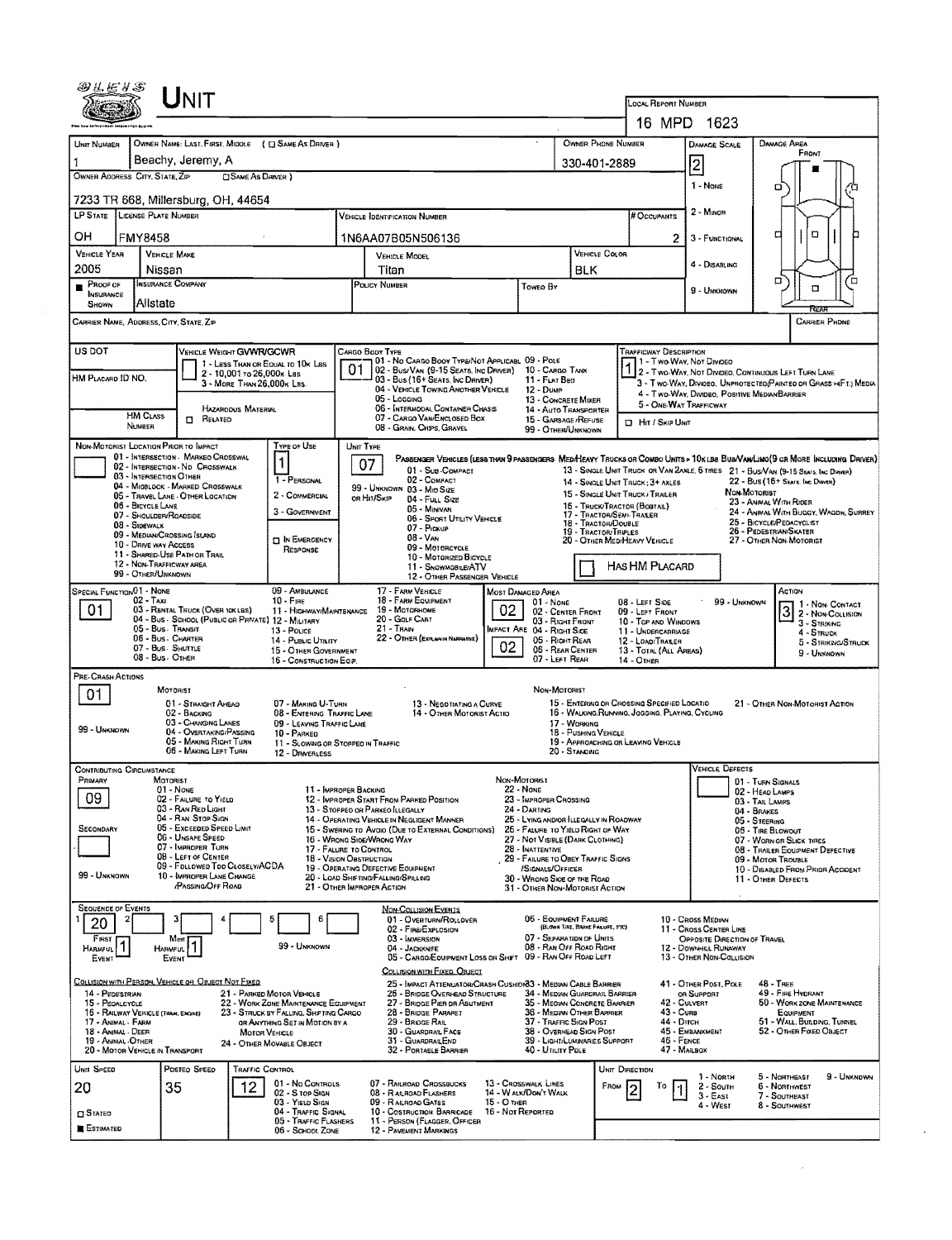|                                             |                                                                            |                                                                          |                                                                                               |                                                                                                                              |                                                                       |                                                                                     | LOCAL REPORT NUMBER                           |                                             |                                                                                                                                                         |
|---------------------------------------------|----------------------------------------------------------------------------|--------------------------------------------------------------------------|-----------------------------------------------------------------------------------------------|------------------------------------------------------------------------------------------------------------------------------|-----------------------------------------------------------------------|-------------------------------------------------------------------------------------|-----------------------------------------------|---------------------------------------------|---------------------------------------------------------------------------------------------------------------------------------------------------------|
|                                             |                                                                            |                                                                          |                                                                                               |                                                                                                                              |                                                                       |                                                                                     | 16 MPD 1623                                   |                                             |                                                                                                                                                         |
| UNIT NUMBER                                 |                                                                            | OWNER NAME: LAST, FIRST, MICOLE ( C SAME AS DRIVER )                     |                                                                                               |                                                                                                                              |                                                                       | OWNER PHONE NUMBER                                                                  | DAMAGE SCALE                                  |                                             | <b>DAMAGE AREA</b>                                                                                                                                      |
| $\overline{2}$                              | Chen, Chihchieh, Edward                                                    |                                                                          |                                                                                               |                                                                                                                              |                                                                       | 650-387-5767                                                                        | $\mathbf{2}$                                  |                                             | FRONT<br>o                                                                                                                                              |
|                                             | OWNER ADDRESS: CITY, STATE, ZIP                                            | <b>DSAME AS DRIVER</b> )                                                 |                                                                                               |                                                                                                                              |                                                                       |                                                                                     | 1 - None                                      |                                             | о                                                                                                                                                       |
|                                             |                                                                            | 88 E San Fernando Apt 1811, San Jose, CA, 95113                          |                                                                                               |                                                                                                                              |                                                                       |                                                                                     |                                               |                                             |                                                                                                                                                         |
|                                             | LP STATE LICENSE PLATE NUMBER                                              |                                                                          | <b>VEHICLE JOENTIFICATION NUMBER</b>                                                          |                                                                                                                              |                                                                       | # Occupants                                                                         | 2 - MINOR                                     |                                             |                                                                                                                                                         |
| CА                                          | 6JCB007                                                                    |                                                                          | JNKCV64E69M604227                                                                             |                                                                                                                              |                                                                       |                                                                                     | 4<br>3 - FUNCTIONAL                           |                                             | а<br>п                                                                                                                                                  |
| <b>VEHICLE YEAR</b>                         | <b>VEHICLE MAKE</b>                                                        |                                                                          | VEHICLE MODEL                                                                                 |                                                                                                                              |                                                                       | VEHICLE COLOR                                                                       | 4 - DISABLING                                 |                                             |                                                                                                                                                         |
| 2009<br>PROOF OF                            | Infiniti<br><b>INSURANCE COMPANY</b>                                       |                                                                          | G37 Coupe<br>POLICY NUMBER                                                                    |                                                                                                                              | WHI                                                                   |                                                                                     |                                               |                                             | Ω.                                                                                                                                                      |
| INSURANCE<br>SHOWN                          | Geico                                                                      |                                                                          | 14299153983                                                                                   |                                                                                                                              | Towen By                                                              |                                                                                     | 9 - UNKNOWN                                   |                                             |                                                                                                                                                         |
|                                             | CARRIER NAME, ADDRESS, CITY, STATE, ZIP                                    |                                                                          |                                                                                               |                                                                                                                              |                                                                       |                                                                                     |                                               |                                             | <b>CARRIER PHONE</b>                                                                                                                                    |
|                                             |                                                                            |                                                                          |                                                                                               |                                                                                                                              |                                                                       |                                                                                     |                                               |                                             |                                                                                                                                                         |
| US DOT                                      |                                                                            | VEHICLE WEIGHT GWWR/GCWR<br>1 - LESS THAN OR EQUAL TO 10K LBS            | Cargo Body Type<br>101 - No Cargo Body Type/Not Applicabl 09 - Pole                           |                                                                                                                              |                                                                       |                                                                                     | <b>TRAFFICWAY DESCRIPTION</b>                 |                                             |                                                                                                                                                         |
| HM PLACARD ID NO.                           |                                                                            | 2 - 10,001 to 26,000x Las<br>3 - MORE THAN 26,000K LBS.                  | 01 02 - Busi VAN (9-15 SEATS, INC DRIVER) 10 - CARGO TANK<br>03 - Bus (16+ Sears, Inc DRIVER) |                                                                                                                              | 11 - FLAT BED                                                         |                                                                                     |                                               |                                             | 1 3 - Two-Way, Not Divided<br>1 2 - Two-Way, Not Divided, Continuous Left Turn Lane<br>3 - Two WAY, DIVIDED, UNPROTECTED (PAINTED OR GRASS >4FT.) MEDIA |
|                                             |                                                                            |                                                                          | 04 - VEHICLE TOWING ANOTHER VEHICLE<br>05 - Logging                                           |                                                                                                                              | 12 - Duwr<br>13 - CONCRETE MIXER                                      |                                                                                     | 4 - Two-Way, Divideo, Positive Median Barrier |                                             |                                                                                                                                                         |
|                                             | <b>HM CLASS</b><br><b>D</b> RELATED                                        | <b>HAZARDOUS MATERIAL</b>                                                | 06 - INTERMODAL CONTAINER CHASIS<br>07 - CARGO VAN/ENCLOSED BOX                               |                                                                                                                              | 14 - AUTO TRANSPORTER<br>15 - GARBAGE /REFUSE                         |                                                                                     | 5 - ONE WAY TRAFFICWAY                        |                                             |                                                                                                                                                         |
|                                             | NUMBER                                                                     |                                                                          | 08 - GRAIN, CHIPS, GRAVEL                                                                     |                                                                                                                              | 99 - OTHER/UNKNOWN                                                    | D Hit / Skip Unit                                                                   |                                               |                                             |                                                                                                                                                         |
|                                             | NON-MOTORIST LOCATION PRIOR TO IMPACT<br>01 - INTERSECTION MARKED CROSSWAL | TYPE OF USE                                                              | UNIT TYPE                                                                                     | Passenger Vehicleb (less than 9 passengers Med/Heavy Trucks or Combo Units > 10k lbs Bus/VawLimo(9 or More Including Driver) |                                                                       |                                                                                     |                                               |                                             |                                                                                                                                                         |
|                                             | 02 - INTERSECTION - NO CROSSWALK<br>03 - INTERSECTION OTHER                |                                                                          | 02<br>01 - SUB - COMPACT                                                                      |                                                                                                                              |                                                                       | . 13 - SINGLE UNIT TRUCK OR VAN 2AXLE, 6 TRES 21 - BUS/VAN (9-15 SEATE, INC DRIVER) |                                               |                                             |                                                                                                                                                         |
|                                             | 04 - MIDBLOCK - MARKED CROSSWALK<br>05 - TRAVEL LANE - OTHER LOCATION      | 1 - PERSONAL<br>2 - COMMERCIAL                                           | 02 - COMPACT<br>99 - UNKNOWN 03 - MID SIZE                                                    |                                                                                                                              |                                                                       | 14 - SINGLE UNIT TRUCK: 3+ AXLES<br>15 - SINGLE UNIT TRUCK / TRALER                 |                                               | NON-MOTORIST                                | 22 - Bus (16+ Seats, Inc Driver)                                                                                                                        |
|                                             | 06 - BICYCLE LANE<br>07 - SHOULDER/ROADSIDE                                | 3 - GOVERNMENT                                                           | or Hit/Skip<br>04 - Full Size<br>05 - Minivan                                                 |                                                                                                                              |                                                                       | 16 - TRUCK/TRACTOR (BOBTAIL)<br>17 - TRACTOR/SEMI-TRAILER                           |                                               | 23 - ANIMAL WITH RIDER                      | 24 - ANIMAL WITH BUGGY, WAGON, SURREY                                                                                                                   |
|                                             | 08 - Sidewalk<br>09 - MEDIAN/CROSSING ISLAND                               |                                                                          | 06 - SPORT UTILITY VEHICLE<br>07 - PICKUP                                                     |                                                                                                                              |                                                                       | 18 - TRACTOR/DOUBLE<br>19 - TRACTOR/TRIPLES                                         |                                               |                                             | 25 - BICYCLE/PEDACYCLIST<br>26 - Pedestrian/Skater                                                                                                      |
|                                             | 10 - DRIVE WAY ACCESS<br>11 - SHARED-USE PATH OR TRAIL                     | <b>D IN EMERGENCY</b><br>RESPONSE                                        | $08 - V_{AN}$<br>09 - MOTORCYCLE                                                              |                                                                                                                              |                                                                       | 20 - Other MediMeavy Vehicle                                                        |                                               |                                             | 27 - Other Now Motorist                                                                                                                                 |
|                                             | 12 - NON-TRAFFICWAY AREA<br>99 - OTHER/UNKNOWN                             |                                                                          | 10 - MOTORIZED BICYCLE<br>11 - SNOWMOBILE/ATV                                                 |                                                                                                                              |                                                                       | HAS HM PLACARD                                                                      |                                               |                                             |                                                                                                                                                         |
| SPECIAL FUNCTION 01 - NONE                  |                                                                            | 09 - AMBULANCE                                                           | 12 - OTHER PASSENGER VEHICLE<br>17 - FARM VEHICLE                                             | MOST DAMAGEO AREA                                                                                                            |                                                                       |                                                                                     |                                               |                                             | ACTION                                                                                                                                                  |
| 01                                          | $02 - TAX1$<br>03 - RENTAL TRUCK (OVER 10K LBS)                            | $10 - F$ IRE<br>11 - HIGHWAY/MAINTENANCE                                 | 18 - FARM EQUIPMENT<br>19 - Мотряноме                                                         | 06                                                                                                                           | 01 - NONE<br>02 - CENTER FRONT                                        | 08 - LEFT SIDE<br>09 - LEFT FRONT                                                   |                                               | 99 - Unknown                                | 1 1 - Non-Contact                                                                                                                                       |
|                                             | 05 - Bus - Transit                                                         | 04 - Bus - School (Public or Private) 12 - MILITARY                      | 20 - GOLF CART<br>$21 -$ Train                                                                |                                                                                                                              | 03 - Right Front<br>MPACT ARE 04 - RIGHT SIDE                         |                                                                                     | 10 - TOP AND WINDOWS                          |                                             | 4 2 - Non-Contact<br>3 - STRIKING                                                                                                                       |
|                                             | 06 - Bus - CHARTER<br>07 - Bus - SHUTTLE                                   | 13 - Pouce<br>14 - Pusuc Unuty                                           | 22 - OTHER (EXPLAIN IN NARRATIVE)                                                             | 06                                                                                                                           | 05 - RIGHT REAR                                                       | 11 - UNDERCARRIAGE<br>12 - LOAD/TRAILER                                             |                                               |                                             | 4 - STRUCK<br>5 - STRIKING/STRUCK                                                                                                                       |
|                                             | 08 - Bus - Other                                                           | 15 - OTHER GOVERNMENT<br>16 - CONSTRUCTION EOIP.                         |                                                                                               |                                                                                                                              | 06 - REAR CENTER<br>07 - LEFT REAR                                    | 14 - OTHER                                                                          | 13 - TOTAL (ALL AREAS)                        |                                             | 9 - UNKNOWN                                                                                                                                             |
| PRE- CRASH ACTIONS                          |                                                                            |                                                                          |                                                                                               |                                                                                                                              |                                                                       |                                                                                     |                                               |                                             |                                                                                                                                                         |
| 11                                          | MOTORIST<br>01 - STRAIGHT AHEAD                                            | 07 - MAKING U-TURN                                                       | 13 - NEGOTIATING A CURVE                                                                      |                                                                                                                              | Non-Motorist                                                          | 15 - ENTERING OR CROSSING SPECIFIED LOCATIO                                         |                                               |                                             | 21 - OTHER NON-MOTORIST ACTION                                                                                                                          |
|                                             | 02 - BACKING<br>03 - CHANGING LANES                                        | 08 - ENTERING TRAFFIC LANE<br>09 - LEAVING TRAFFIC LANE                  | 14 - OTHER MOTORIST ACTIO                                                                     |                                                                                                                              | 17 - WORKING                                                          | 16 - WALKING RUNNING, JOGGING, PLAYING, CYCLING                                     |                                               |                                             |                                                                                                                                                         |
| 99 - UNKNOWN                                | 04 - OVERTAKING/PASSING<br>05 - MAKING RIGHT TURN                          | 10 - PARKED                                                              | 11 - SLOWING OR STOPPED IN TRAFFIC                                                            |                                                                                                                              | 18 - PUSHING VEHICLE                                                  | 19 - APPROACHING OR LEAVING VEHICLE                                                 |                                               |                                             |                                                                                                                                                         |
|                                             | 06 - MAKING LEFT TURN                                                      | 12 - DRIVERLESS                                                          |                                                                                               |                                                                                                                              | 20 - STANDING                                                         |                                                                                     |                                               |                                             |                                                                                                                                                         |
| <b>CONTRIBUTING CIRCUMSTANCE</b><br>PRIMARY | MOTORIST                                                                   |                                                                          |                                                                                               | NDN-MOTORIST                                                                                                                 |                                                                       |                                                                                     |                                               | <b>VEHICLE DEFECTS</b><br>01 - TURN SIGNALS |                                                                                                                                                         |
| 01                                          | $01 - None$<br>02 - FAILURE TO YIELD                                       |                                                                          | 11 - IMPROPER BACKING<br>12 - IMPROPER START FROM PARKED POSITION                             | 22 - None                                                                                                                    | 23 - IMPROPER CROSSING                                                |                                                                                     |                                               | 02 - HEAO LAMPS<br>03 - TAIL LAMPS          |                                                                                                                                                         |
|                                             | 03 - RAN RED LIGHT<br>04 - RAN STOP SIGN                                   |                                                                          | 13 - STOPPED OR PARKED ILLEGALLY<br>14 - OPERATING VEHICLE IN NEGLIGENT MANNER                | 24 - Darting                                                                                                                 | 25 - LYING AND/OR LLEGALLY IN RDADWAY                                 |                                                                                     |                                               | 04 - BRAKES<br>05 - STEERING                |                                                                                                                                                         |
| SECONDARY                                   | 05 - Excessed Speso Limit<br>06 - UNSAFE SPEED                             |                                                                          | 15 - Swering to Avoid (Due to External Conditions)<br>16 - WRONG SIDE/WRONG WAY               |                                                                                                                              | 26 - FALURE TO YIELD RIGHT OF WAY<br>27 - NOT VISIBLE (DARK CLOTHING) |                                                                                     |                                               | 06 - TIRE BLOWOUT                           |                                                                                                                                                         |
|                                             | 07 - IMPROPER TURN<br>08 - LEFT OF CENTER                                  |                                                                          | 17 - FALURE TO CONTROL<br>18 - VISION OBSTRUCTION                                             | 28 - INATTENTIVE                                                                                                             | 29 - FAILURE TO OBEY TRAFFIC SIGNS                                    |                                                                                     |                                               |                                             | 07 - WORN OR SLICK TIRES<br>08 - TRALER EQUIPMENT DEFECTIVE                                                                                             |
|                                             | 09 - FOLLOWED TOO CLDSELY/ACDA<br>10 - IMPROPER LANE CHANGE                |                                                                          | 19 - OPERATING DEPECTIVE EQUIPMENT<br>20 - LOAD SHIFTING/FALLING/SPILLING                     |                                                                                                                              | /SIGNALS/OFFICER                                                      |                                                                                     |                                               |                                             | 09 - MOTOR TROUBLE<br>10 - Disabled From Prior Accident                                                                                                 |
| 99 - UNKNOWN                                | /PASSING/OFF ROAD                                                          |                                                                          | 21 - OTHER IMPROPER ACTION                                                                    |                                                                                                                              | 30 - WRONG SIDE OF THE ROAD<br>31 - OTHER NON-MOTORIST ACTION         |                                                                                     |                                               |                                             | 11 - OTHER DEFECTS                                                                                                                                      |
|                                             |                                                                            |                                                                          | <b>NON-COLLISION EVENTS</b>                                                                   |                                                                                                                              |                                                                       |                                                                                     |                                               |                                             |                                                                                                                                                         |
| <b>SEQUENCE OF EVENTS</b>                   |                                                                            |                                                                          | 01 - OVERTURN/ROLLOVER<br>02 - FIRE/EXPLOSION                                                 |                                                                                                                              | 06 - EQUIPMENT FAILURE<br><b>IBLOWN TIPE, BRAKE FAQURE, ETC)</b>      |                                                                                     | 10 - Cross Median<br>11 - CROSS CENTER LINE   |                                             |                                                                                                                                                         |
| 20                                          |                                                                            | 5<br>6                                                                   |                                                                                               |                                                                                                                              |                                                                       |                                                                                     | 12 - DOWNHILL RUNAWAY                         | OPPOSITE DIRECTION OF TRAVEL                |                                                                                                                                                         |
| First<br>HARMFUL <sup>1</sup>               | Most<br>HARMFUL <sup>1</sup>                                               | 99 - UNKNDWN                                                             | 03 - IMMERSION<br>04 - JACKKNIFE                                                              |                                                                                                                              | 07 - SEPARATION OF UNITS<br>08 - RAN OFF ROAD RIGHT                   |                                                                                     |                                               |                                             |                                                                                                                                                         |
| EVENT                                       | EVENT                                                                      |                                                                          | 05 - CARGO/EQUIPMENT LOSS OR SHIFT                                                            |                                                                                                                              | 09 - RAN OFF ROAD LEFT                                                |                                                                                     | 13 - OTHER NON-COLLISION                      |                                             |                                                                                                                                                         |
|                                             | COLLISION WITH PERSON, VEHICLE OR OBJECT NOT FIXED                         |                                                                          | COLLISION WITH FIXED, OBJECT<br>25 - IMPACT ATTENUATOR/CRASH CUSHION33 - MEDIAN CABLE BARRIER |                                                                                                                              |                                                                       |                                                                                     | 41 - OTHER POST, POLE                         |                                             | $48 - \mathsf{T}_{\mathsf{REE}}$                                                                                                                        |
| 14 - PEDESTRIAN<br>15 - PEDALCYCLE          |                                                                            | 21 - PARKED MOTOR VEHICLE<br>22 - WORK ZONE MAINTENANCE EQUIPMENT        | 26 - BRIDGE OVERHEAD STRUCTURE<br>27 - BRIDGE PIER OR ABUTMENT                                |                                                                                                                              | 34 - MEQIAN GUARDRAIL BARRIER<br>35 - MEDIAN CONCRETE BARRIER         |                                                                                     | OR SUPPORT<br>42 - CULVERT                    |                                             | 49 - FIRE HYDRANT                                                                                                                                       |
| 17 - Animal - Farm                          | 16 - RAILWAY VEHICLE (TRAN, ENGINE)                                        | 23 - STRUCK BY FALLING, SHIFTING CARGD<br>OR ANYTHING SET IN MOTION BY A | 28 - BRIDGE PARAPET<br>29 - BRIDGE RAIL                                                       |                                                                                                                              | 36 - MEQIAN OTHER BARRIER<br>37 - TRAFFIC SIGN POST                   |                                                                                     | 43 - Cuns<br>44 - Олсн                        |                                             | 50 - WORK ZONE MAINTENANCE<br>EQUIPMENT<br>51 - WALL, BUILDING, TUNNEL                                                                                  |
| 18 - Animal - Deer<br>19 - ANIMAL OTHER     |                                                                            | MOTOR VEHICLE<br>24 - Отнек Моулеце Овлест                               | 30 - GUARDRAIL FACE<br>31 - GUARDRAILEND                                                      |                                                                                                                              | 38 - OVERHEAD SIGN POST<br>39 - LIGHT/LUMINARIES SUPPORT              |                                                                                     | 45 - EMBANKMENT<br>$46 -$ FENCE               |                                             |                                                                                                                                                         |
|                                             | 20 - MOTOR VEHICLE IN TRANSPORT                                            |                                                                          | 32 - PORTABLE BARRIER                                                                         |                                                                                                                              | 40 - UTILITY POLE                                                     |                                                                                     | 47 - MAILBOX                                  |                                             |                                                                                                                                                         |
| UNIT SPEED                                  | POSTED SPEED                                                               | TRAFFIC CONTROL                                                          |                                                                                               |                                                                                                                              |                                                                       | UNIT DIRECTION                                                                      | 1 - North                                     |                                             | 52 - Отнея Fixed Object<br>5 - NORTHEAST<br>9 - UNKNOWN                                                                                                 |
| 0                                           | 35                                                                         | 01 - No CONTROLS<br>12<br>02 - S TOP SIGN                                | 07 - RAILROAD CROSSBUCKS<br>08 - RAILROAD FLASHERS                                            | 13 - CROSSWALK LINES<br>14 - W ALK/DON'T WALK                                                                                |                                                                       | FROM                                                                                | To<br>2 - South<br>$3 - E$ AST                |                                             | 6 - NORTHWEST<br>7 - SOUTHEAST                                                                                                                          |
| STATED                                      |                                                                            | 03 - YIELD SIGN<br>04 - TRAFFIC SIGNAL                                   | 09 - RAILROAD GATES<br>10 - COSTRUCTION BARRICADE                                             | $15 - O$ THER<br>16 - Not Reported                                                                                           |                                                                       |                                                                                     | 4 - West                                      |                                             | 8 - SDUTHWEST                                                                                                                                           |
| <b>CI ESTIMATED</b>                         |                                                                            | 05 - TRAFFIC FLASHERS<br>06 - SCHOOL ZONE                                | 11 - PERSON (FLAGGER, OFFICER<br>12 - PAVEMENT MARKINGS                                       |                                                                                                                              |                                                                       |                                                                                     |                                               |                                             |                                                                                                                                                         |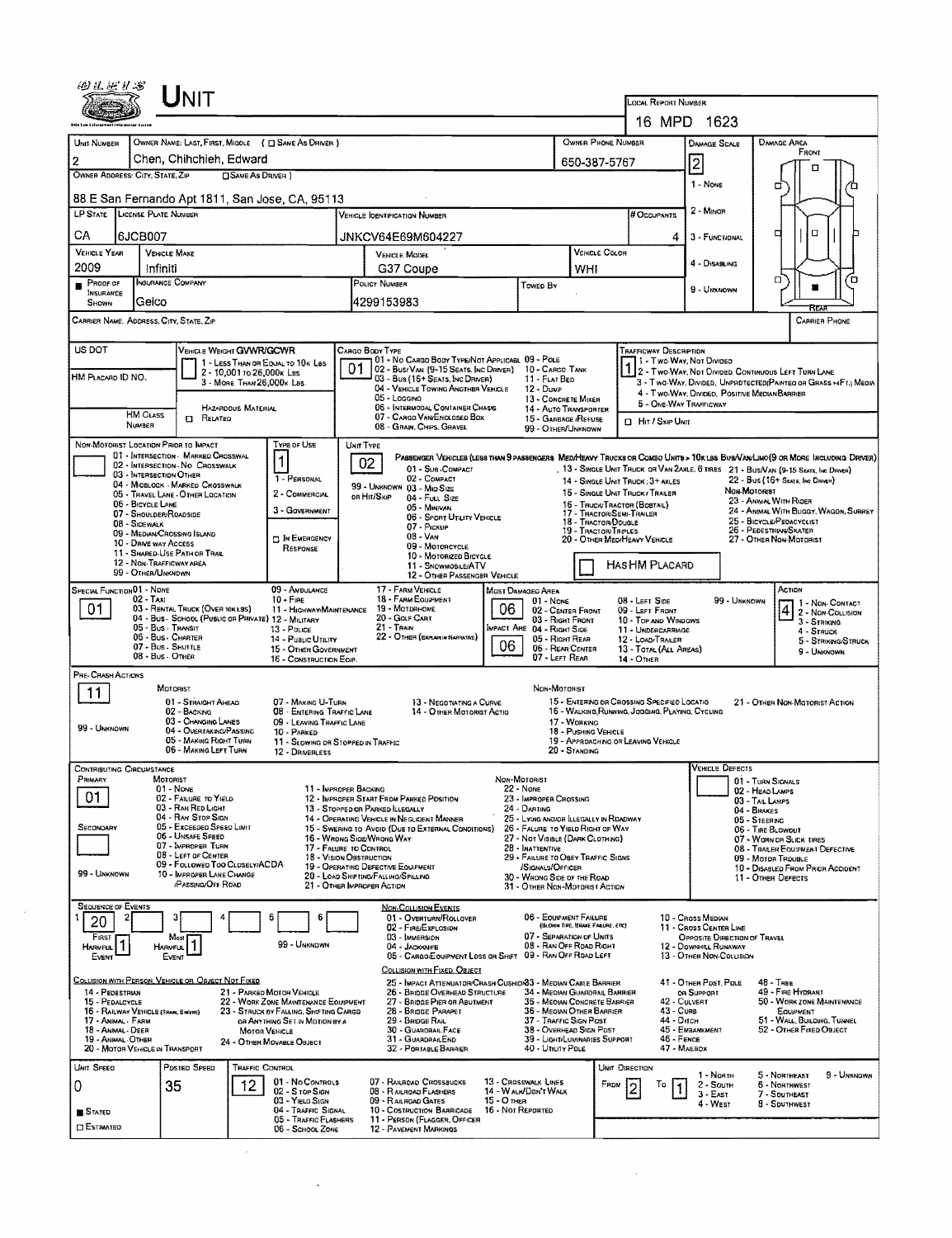|                  | 的年毛儿说                                        |                                                                                                  |                                                                   |                  |                                             |                                                                   |                                                                                                                                          | MOTORIST / NON-MOTORIST / OCCUPANT                                                                                    |            |                                         |                                                   |              |                                                               |               |                                               |                         |                                                                                    |                             |                                                               |                             |  |
|------------------|----------------------------------------------|--------------------------------------------------------------------------------------------------|-------------------------------------------------------------------|------------------|---------------------------------------------|-------------------------------------------------------------------|------------------------------------------------------------------------------------------------------------------------------------------|-----------------------------------------------------------------------------------------------------------------------|------------|-----------------------------------------|---------------------------------------------------|--------------|---------------------------------------------------------------|---------------|-----------------------------------------------|-------------------------|------------------------------------------------------------------------------------|-----------------------------|---------------------------------------------------------------|-----------------------------|--|
|                  |                                              |                                                                                                  |                                                                   |                  |                                             |                                                                   |                                                                                                                                          |                                                                                                                       |            |                                         |                                                   |              |                                                               | 16 MPD        | LOCAL REPORT NUMBER                           | 1623                    |                                                                                    |                             |                                                               |                             |  |
|                  |                                              | UNIT NUMBER   NAME: LAST, FIRST, MIDDLE                                                          |                                                                   |                  |                                             |                                                                   |                                                                                                                                          |                                                                                                                       |            |                                         |                                                   |              | DATE OF BIRTH                                                 |               |                                               |                         | AGE                                                                                | <b>GENDER</b>               |                                                               |                             |  |
|                  |                                              | Beachy, Jeremy, A                                                                                |                                                                   |                  |                                             |                                                                   |                                                                                                                                          |                                                                                                                       |            |                                         |                                                   |              | 02/21/1994                                                    |               |                                               |                         | 22                                                                                 | lМ                          |                                                               | F - FEMALE<br>M - MALE      |  |
|                  |                                              | ADDRESS CITY STATE ZIP                                                                           |                                                                   |                  |                                             |                                                                   |                                                                                                                                          |                                                                                                                       |            |                                         |                                                   |              |                                                               |               | CONTACT PHONE - INCLUDE AREA CODE             |                         |                                                                                    |                             |                                                               |                             |  |
|                  |                                              | 7233 TR 668, Millersburg, OH, 44654                                                              |                                                                   |                  |                                             |                                                                   |                                                                                                                                          |                                                                                                                       |            |                                         |                                                   |              |                                                               |               | 330-401-2889                                  |                         |                                                                                    |                             |                                                               |                             |  |
|                  | <b>NJURIES</b>                               | <b>INJURED TAKEN BY EMS AGENCY</b>                                                               |                                                                   |                  |                                             |                                                                   |                                                                                                                                          | MEDICAL FACILITY INJURED TAKEN TO                                                                                     |            |                                         | <b>SAFETY EQUIPMENT USED</b>                      |              | MOTORCYCLE                                                    |               |                                               |                         | DOT COMPLIANT SEATING POSITION AIR BAG USAGE EJECTION TRAPPED                      |                             |                                                               |                             |  |
|                  | 1                                            |                                                                                                  |                                                                   |                  |                                             |                                                                   |                                                                                                                                          |                                                                                                                       |            | 04                                      |                                                   |              | HELMET                                                        |               | 01                                            |                         |                                                                                    |                             |                                                               | 1                           |  |
|                  | OL STATE                                     | OPERATOR LICENSE NUMBER                                                                          |                                                                   | OL CLASS<br>4    | No<br><b>OVALIO</b>                         | M/C<br>$\Box$ $E_{ND}$                                            | CONDITION<br>$\vert$ 1                                                                                                                   | ALCOHOL/DRUG SUSPECTED ALCOHOL TEST STATUS ALCOHOL TEST TYPE ALCOHOL TEST VALUE DRUG TEST STATUS<br>$\vert$ 1 $\vert$ |            | 1                                       |                                                   | $\mathbf{1}$ |                                                               |               |                                               |                         |                                                                                    |                             |                                                               | Daug Test Type              |  |
|                  | OН                                           | TN738452<br>OFFENSE CHARGED ( EL LOCAL COOE)                                                     |                                                                   |                  | DL<br><b>OFFENSE DESCRIPTION</b>            |                                                                   |                                                                                                                                          |                                                                                                                       |            |                                         | CITATION NUMBER                                   |              |                                                               |               |                                               |                         | -1<br><b>HANDS-FREE</b>                                                            |                             |                                                               | <b>DRIVER DISTRACTED BY</b> |  |
|                  | 333.03A                                      |                                                                                                  |                                                                   | ACDA             |                                             |                                                                   |                                                                                                                                          |                                                                                                                       |            |                                         | 12463                                             |              |                                                               |               |                                               | <b>D</b> Device<br>Usep |                                                                                    | $\vert$ 1                   |                                                               |                             |  |
|                  |                                              | UNIT NUMBER   NAME: LAST, FIRST, MIDDLE                                                          |                                                                   |                  |                                             |                                                                   |                                                                                                                                          |                                                                                                                       |            |                                         |                                                   |              | DATE OF BIRTH                                                 |               |                                               |                         | Age                                                                                | Gender                      |                                                               |                             |  |
|                  |                                              | Chen, Tytus, Jeremiah                                                                            |                                                                   |                  |                                             |                                                                   |                                                                                                                                          |                                                                                                                       |            |                                         |                                                   |              | 12/18/1995                                                    |               |                                               |                         | 20                                                                                 | İΜ                          |                                                               | F - FEMALE<br>M - MALE      |  |
|                  |                                              | ADDRESS, CITY, STATE, ZIP                                                                        |                                                                   |                  |                                             |                                                                   |                                                                                                                                          |                                                                                                                       |            |                                         |                                                   |              |                                                               |               | CONTACT PHONE - INCLUDE AREA CODE             |                         |                                                                                    |                             |                                                               |                             |  |
|                  | NJURIES                                      | 88 E San Fernando Apt 1811, San Jose, CA, 95113<br>INJURED TAKEN BY EMS AGENCY                   |                                                                   |                  |                                             | MEDICAL FACILITY INJURED TAKEN TO<br><b>SAFETY EQUIPMENT USED</b> |                                                                                                                                          |                                                                                                                       |            |                                         |                                                   |              |                                                               |               | 650-387-5767                                  |                         |                                                                                    |                             | DOT COMPLIANT SEATING POSITION AIR BAG USAGE EJECTION TRAPPED |                             |  |
|                  | $\vert$ 1                                    | 1                                                                                                |                                                                   |                  |                                             |                                                                   |                                                                                                                                          |                                                                                                                       |            |                                         |                                                   |              | MOTORCYCLE<br>HELMET                                          |               | 01                                            |                         |                                                                                    | 1                           |                                                               | $\mathbf{1}$                |  |
| MOTORIST/NON-MOT | OL STATE                                     | OPERATOR LICENSE NUMBER                                                                          |                                                                   | OL CLASS         | No                                          | M/C                                                               | CONDITION                                                                                                                                | ALCOHOL/DRUG SUSPECTED ALCOHOL TEST STATUS ALCOHOL TEST TYPE ALCOHOL TEST VALUE DRUG TEST STATUS                      |            | 04                                      |                                                   |              |                                                               |               |                                               |                         |                                                                                    |                             |                                                               | DRUG TEST TYPE              |  |
|                  | CА                                           | F3373302                                                                                         |                                                                   | $\left 4\right $ | <b>OVAID</b><br>DL.                         | lo <sub>Ero</sub>                                                 | $\mathbf 1$                                                                                                                              | 1                                                                                                                     |            | 11                                      |                                                   |              |                                                               |               |                                               |                         | $\mathbf{1}$                                                                       |                             |                                                               |                             |  |
|                  |                                              | OFFENSE CHARGED ( [ LOCAL CODE)                                                                  |                                                                   |                  | <b>OFFENSE DESCRIPTION</b>                  |                                                                   |                                                                                                                                          |                                                                                                                       |            |                                         | Citation Number                                   |              |                                                               |               |                                               | <b>DEVICE</b>           | <b>HANOS-FREE</b>                                                                  |                             |                                                               | <b>DRIVER DISTRACTED BY</b> |  |
|                  |                                              |                                                                                                  |                                                                   |                  |                                             |                                                                   |                                                                                                                                          |                                                                                                                       |            |                                         |                                                   |              |                                                               |               |                                               | Usep                    |                                                                                    |                             |                                                               |                             |  |
|                  | <b>INJURIES</b>                              |                                                                                                  | <b>INJURED TAKEN BY</b>                                           |                  |                                             |                                                                   | <b>SAFETY EQUIPMENT USED</b>                                                                                                             |                                                                                                                       |            |                                         | 99 - UNKNOWN SAFETY EQUIPMENT                     |              |                                                               |               |                                               |                         |                                                                                    |                             |                                                               |                             |  |
|                  | 2 - POSSIBLE                                 | 1 - No INJURY / NONE REPORTE<br>3 - NON-INCAPACITATING                                           | 1 - Not Transported /<br>TREATED AT SCENE<br>2 - EMS              |                  |                                             | MOTORIST                                                          | 01 - NONE USED - VEHICLE OCCUPANT                                                                                                        |                                                                                                                       |            |                                         | 05 - CHILD RESTRAINT SYSTEM-FORWARD FACING        |              |                                                               |               | NON-MOTORIST<br>09 - None Usep                |                         |                                                                                    |                             |                                                               | 12 - REFLECTIVE COATING     |  |
|                  | 4 - Incapacitating<br>5 - FATAL              |                                                                                                  | $3 -$ Police<br>$4 -$ OTHER                                       |                  |                                             |                                                                   | 02 - S HOULDER BELT ONLY USED<br>03 - LAP BELT ONLY USED                                                                                 |                                                                                                                       |            | 07 - BOOSTER SEAT                       | 06 - Child Restraint System-Rear Facing           |              |                                                               |               | 10 - HELMET USED<br>11 - Protective PADS USED |                         |                                                                                    | 13 - Lighting<br>14 - OTHER |                                                               |                             |  |
|                  |                                              |                                                                                                  | 9 - UNKNOWN                                                       |                  |                                             |                                                                   |                                                                                                                                          | 04 - S HOULDER AND LAP BELT ONLY USED                                                                                 |            | 08 - HELMET USED                        |                                                   |              |                                                               |               | (ELBOWS, KWEES, ETC)                          |                         |                                                                                    |                             |                                                               |                             |  |
|                  | <b>SEATING POSITION</b>                      | 01 - FRONT - LEFT SIDE (MOTORCYCLE DRIVER)                                                       |                                                                   |                  |                                             |                                                                   | 07 - THIRD - LEFT SIDE (MOTORCYCLE SIDE CAR)                                                                                             |                                                                                                                       |            |                                         | 12 - PASSENGER IN UNENCLOSED CARGO AREA           |              |                                                               |               |                                               |                         | Air Bag Usage<br>1 - Not DEPLOYED                                                  |                             |                                                               |                             |  |
|                  |                                              | 02 - FRONT - MIDDLE<br>03 - FRONT - RIGHT SIDE<br>04 - SECOND - LEFT SIDE (MOTORCYCLE PASSENGER) |                                                                   |                  | 08 - THIRD MIDDLE<br>09 - THRD - RIGHT SIDE |                                                                   |                                                                                                                                          |                                                                                                                       |            | 13 - Trailing Unit<br>15 - Non-Motorist | 14 - RIDING ON VEHICLE EXTERIOR (NON-TRAING UNIT) |              |                                                               |               |                                               |                         | 2 - DEPLOYED FRONT<br>3 - DEPLOYED SIDE<br>4 - DEPLOYED BOTH FRONT/SIDE            |                             |                                                               |                             |  |
|                  |                                              | 05 - Second - Middle<br>06 - Second - Right Side                                                 |                                                                   |                  |                                             |                                                                   | 10 - SLEEPER SECTION OF CAS (TRUCK)<br>11 - PASSENGER IN OTHER ENCLOSED CARGO AREA<br>(NON-TRAILING UNIT SUCH AS A BUB, PICKUP WITH CAP) |                                                                                                                       | 16 - Отнея | 99 - Unknown                            |                                                   |              |                                                               |               |                                               |                         | 5 - NOT APPLICABLE<br>9 - DEPLOYMENT UNKNOWN                                       |                             |                                                               |                             |  |
|                  |                                              |                                                                                                  |                                                                   |                  | <b>OPERATOR LICENSE CLASS</b>               |                                                                   |                                                                                                                                          |                                                                                                                       |            |                                         |                                                   |              |                                                               |               |                                               |                         | ALCOHOL/DRUG SUSPECTED                                                             |                             |                                                               |                             |  |
|                  | EJECTION<br>1 - Nor Electeo                  | TRAPPED                                                                                          | 1 - Not Trappeo                                                   |                  | 1 - CLASS A                                 |                                                                   |                                                                                                                                          | CONDITION<br>1 - APPARENTLY NORMAL                                                                                    |            |                                         |                                                   |              | 5 - FELL ASLEEP, FAINTED, FATIGUE                             |               |                                               | 1 - None                |                                                                                    |                             |                                                               |                             |  |
|                  | 2 - TOTALLY EJECTED<br>4 - NOT APPLICABLE    | 3 - PARTMLLY EJECTED                                                                             | 2 - EXTRICATED BY<br><b>MECHANICAL MEANS</b><br>3 - EXTRICATED BY |                  | $2 - C$ LASS $B$<br>3 - CLASS C             |                                                                   | 4 - REGULAR CLASS (ONOIS D')                                                                                                             | 2 - PHYSICAL IMPAIRMENT<br>3 - EMOTIONL (DEPRESSED, ANGRY, DISTURBE<br>4 - ILLNESS                                    |            |                                         |                                                   | 7 - OTHER    | 6 - UNDER THE INFLUENCE OF<br>MEDICATIONS, DRUGS, ALCOHOL     |               |                                               |                         | 2 - YES - ALCOHOL SUSPECTED<br>3 - Yes-Hao Notimpared<br>4 - Yes - Drugs Suspected |                             |                                                               |                             |  |
|                  |                                              |                                                                                                  | NON-MECHANICAL MEANS                                              |                  | 5 - MC/Moped Only                           |                                                                   |                                                                                                                                          |                                                                                                                       |            |                                         |                                                   |              |                                                               |               |                                               |                         | 5 - YES-ALCOHOL AND DRUGS SUSPECTED                                                |                             |                                                               |                             |  |
|                  | <b>ALCOHOL TEST STATUS</b><br>1 - NONE GIVEN |                                                                                                  |                                                                   |                  | Alcohol Test Type<br>1 - None               |                                                                   | <b>Drug Test Status</b><br>1 - NONE GIVEN                                                                                                |                                                                                                                       |            |                                         | Drug Test Type<br>1 - NONE                        |              | DRIVER DISTRACTED BY<br>1 - No Distraction Reported           |               |                                               |                         | 6 - OTHEN INSIDE THE VEHICLE                                                       |                             |                                                               |                             |  |
|                  | 2 - TEST REFUSED                             | 3 - TEST GIVEN, CONTAMINATED SAMPLE/UNUSABL                                                      |                                                                   |                  | $2 - BL$ COD<br>$3 -$ URINE                 |                                                                   | 2 - Test Rerusso                                                                                                                         | 3 - TEST GIVEN, CONTAMINATED SAMPLE/UNUSABL                                                                           |            |                                         | $2 - BLOOD$<br>3 - URINE                          | $2 -$ Phone  | 3 - TEXTINO / EMAILING                                        |               |                                               |                         | <b>7 - EXTERNAL DISTRACTION</b>                                                    |                             |                                                               |                             |  |
|                  |                                              | 4 - Test Given, Results Known<br>5 - TEST GIVEN, RESULTS UNKNOWN                                 |                                                                   |                  | 4 - BREATH<br>5 - Onier                     |                                                                   |                                                                                                                                          | 4 - TEST GIVEN, RESULTS KNOWN<br>5 - TEST GIVEN, RESULTS UNKNOWN                                                      |            |                                         | 4 - OTHER                                         |              | 5 - OTHER ELECTRONIC DEVICE<br>(NAWGATION DEVICE, RADIO, DVD) |               | 4 - ELCTRONIC COMMUNICATION DEVICE            |                         |                                                                                    |                             |                                                               |                             |  |
|                  |                                              | UNIT NUMBER NAME: LAST, FIRST, MIDDLE                                                            |                                                                   |                  |                                             |                                                                   |                                                                                                                                          |                                                                                                                       |            |                                         |                                                   |              |                                                               | DATE OF BIRTH |                                               |                         | Age                                                                                | GENDER                      |                                                               |                             |  |
|                  |                                              | Erlichman, Adam, D                                                                               |                                                                   |                  |                                             |                                                                   |                                                                                                                                          |                                                                                                                       |            |                                         |                                                   |              |                                                               | 04/04/1996    |                                               |                         | 20                                                                                 | ١M                          |                                                               | F - FEMALE<br>M - MALE      |  |
|                  |                                              | ADDRESS, CITY, STATE, ZIP                                                                        |                                                                   |                  |                                             |                                                                   |                                                                                                                                          |                                                                                                                       |            |                                         |                                                   |              |                                                               |               | CONTACT PHONE - INCLUDE AREA CODE             |                         |                                                                                    |                             |                                                               |                             |  |
| DCCUPANT         | NJURIES                                      | 6994 Kindler Dr, New Albany, OH, 43054<br>Injured Taken By                                       | <b>EMS AGENCY</b>                                                 |                  |                                             |                                                                   |                                                                                                                                          | Medical Facility Injured Taken To                                                                                     |            |                                         | <b>SAFETY EQUIPMENT USED</b>                      |              | DOT                                                           |               | 614-315-5350                                  |                         | <b>SEATING POSITION AIR BAG USAGE EJECTION</b>                                     |                             |                                                               | TRAPPED                     |  |
|                  | $\overline{2}$                               | $\overline{\phantom{0}}$                                                                         | Holmes Fire Distict One                                           |                  |                                             |                                                                   |                                                                                                                                          |                                                                                                                       |            |                                         |                                                   |              | <b>Q</b> COMPLIANT<br>MOTORCYCLE                              |               | 03                                            |                         | $\vert$ 1                                                                          | $\vert$ 1                   |                                                               | $\mathbf{1}$                |  |
|                  |                                              | UNIT NUMBER   NAME: LAST, FIRST, MIDDLE                                                          |                                                                   |                  |                                             |                                                                   |                                                                                                                                          |                                                                                                                       |            | 04                                      |                                                   |              | HELMET                                                        | DATE OF BIRTH |                                               |                         | AGE                                                                                | Gender                      |                                                               |                             |  |
|                  |                                              | Beachy, Alex, A                                                                                  |                                                                   |                  |                                             |                                                                   |                                                                                                                                          |                                                                                                                       |            |                                         |                                                   |              |                                                               | 08/25/2005    |                                               |                         | 11                                                                                 | ΙM                          |                                                               | F - FEMALE<br>M - Male      |  |
|                  |                                              | ADDRESS, CITY, STATE, ZIP                                                                        |                                                                   |                  |                                             |                                                                   |                                                                                                                                          |                                                                                                                       |            |                                         |                                                   |              |                                                               |               | CONTACT PHONE - INCLUDE AREA CODE             |                         |                                                                                    |                             |                                                               |                             |  |
| <b>DCCUPANT</b>  |                                              | 7233 TR 668, Millersburg, OH, 44654                                                              |                                                                   |                  |                                             |                                                                   |                                                                                                                                          |                                                                                                                       |            |                                         |                                                   |              |                                                               |               | 330-401-2889                                  |                         |                                                                                    |                             |                                                               |                             |  |
|                  | NJURIES                                      | NJURED TAKEN BY                                                                                  | <b>EMS AGENCY</b><br>Fire District Number One                     |                  |                                             |                                                                   |                                                                                                                                          | MEDICAL FACILITY INJURED TAKEN TO                                                                                     |            |                                         | <b>SAFETY EQUIPMENT USED</b>                      |              | DOT<br>COMPLIANT                                              |               | <b>SEATING POSITION</b><br>03                 |                         | AIR BAG USAGE EJECTION TRAPPED<br> 1                                               | $\vert$ 1 $\vert$           |                                                               | $\vert$ 1                   |  |
|                  | $\overline{2}$                               | $\vert$ 1 $\vert$                                                                                |                                                                   |                  |                                             |                                                                   |                                                                                                                                          |                                                                                                                       |            | 01                                      |                                                   |              | MOTORCYCLE<br>HELMET                                          |               |                                               |                         |                                                                                    |                             |                                                               |                             |  |